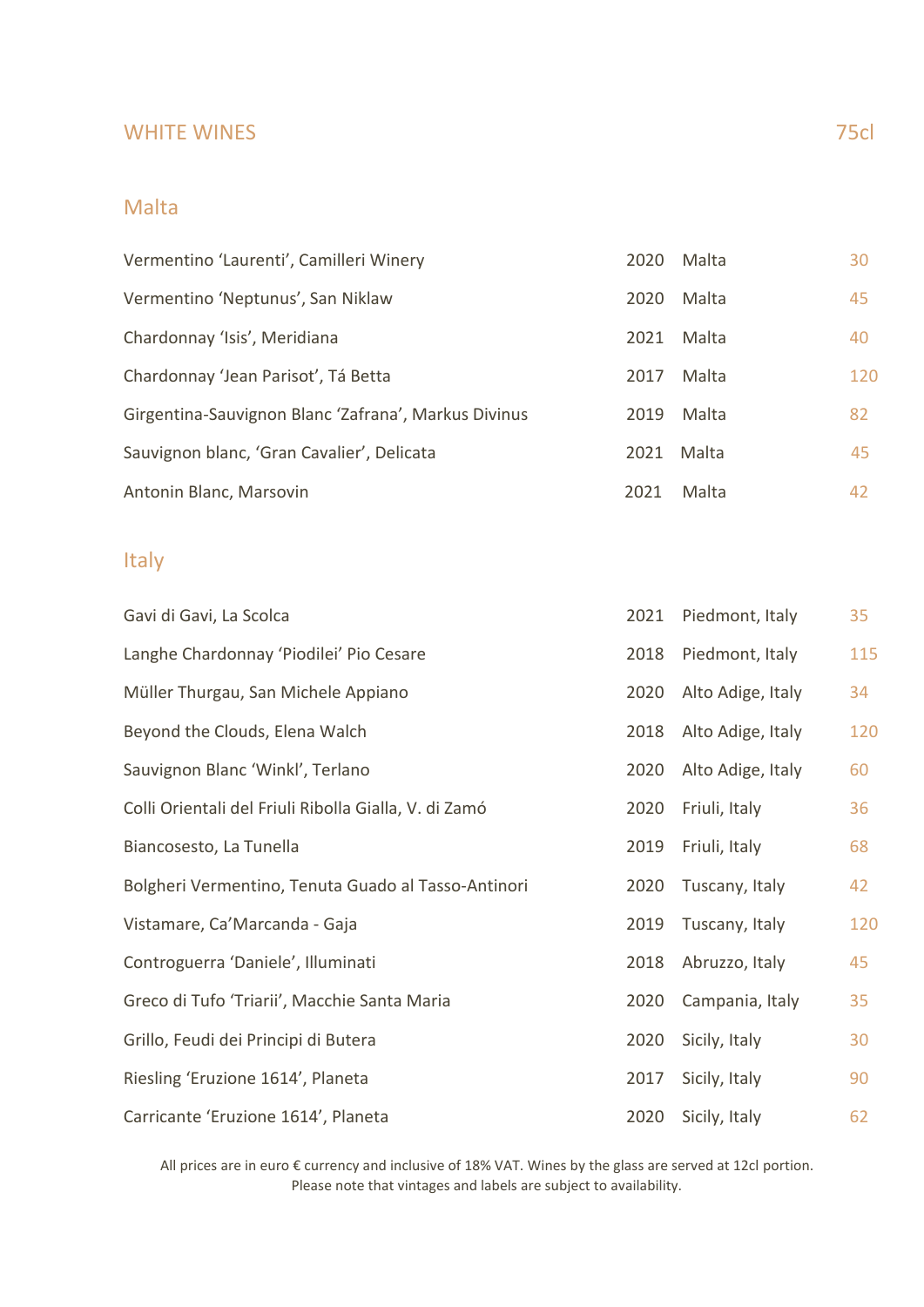### France

| Château Marjosse, Entre deux                              | 2018 | Bordeaux, France | 35  |
|-----------------------------------------------------------|------|------------------|-----|
| Chablis Saint Martin, Laroche                             | 2020 | Burgundy, France | 55  |
| Chablis 1er Cru 'Vaillons', J. Moreau                     | 2018 | Burgundy, France | 72  |
| Puligny Montrachet 1er Cru 'Les Champgains', Chavy Chouet | 2019 | Burgundy, France | 210 |
| Domaine Faiveley, Bienvenues-Bâtard-Montrachet, grand Cru | 2018 | Burgundy, France | 750 |
| Pouilly Fumé "La Moynerie", Michel Redde & Fils           | 2019 | Loire, France    | 68  |
| Sancerre, Lucien Crochet                                  | 2019 | Loire, France    | 60  |
| Crozes Hermitage 'Le Mule Blanche', Jaboulet              | 2017 | Rhône, France    | 71  |
| Riesling Reserve, Trimbach                                | 2020 | Alsace, France   | 60  |
| Cuvée Mirabelle Blanc, Domaine de la Jaubertie            | 2018 | Bergerac, France | 48  |
| Jurançon Sec 'Les Casterasses', Château Bru-Baché         | 2018 | Jurançon, France | 58  |
| Condrieu 'La Chambée', Vins de Vienne                     | 2019 | Rhône, France    | 145 |

## Spain

| Verdejo, Protos                              | 2018 | Rueda, Spain       | 30 |
|----------------------------------------------|------|--------------------|----|
| Albariño 'Pazo des Bruxas', Torres           | 2018 | Rias Baixas, Spain | 34 |
| <b>Austria</b>                               |      |                    |    |
| Grüner Veltliner 'Weitgasse', Mantlerhof     | 2020 | Kremstal, Austria  | 30 |
| Germany                                      |      |                    |    |
| Riesling Kabinett Trocken, Siegbert Bimmerle | 2019 | Baden, Germany     | 38 |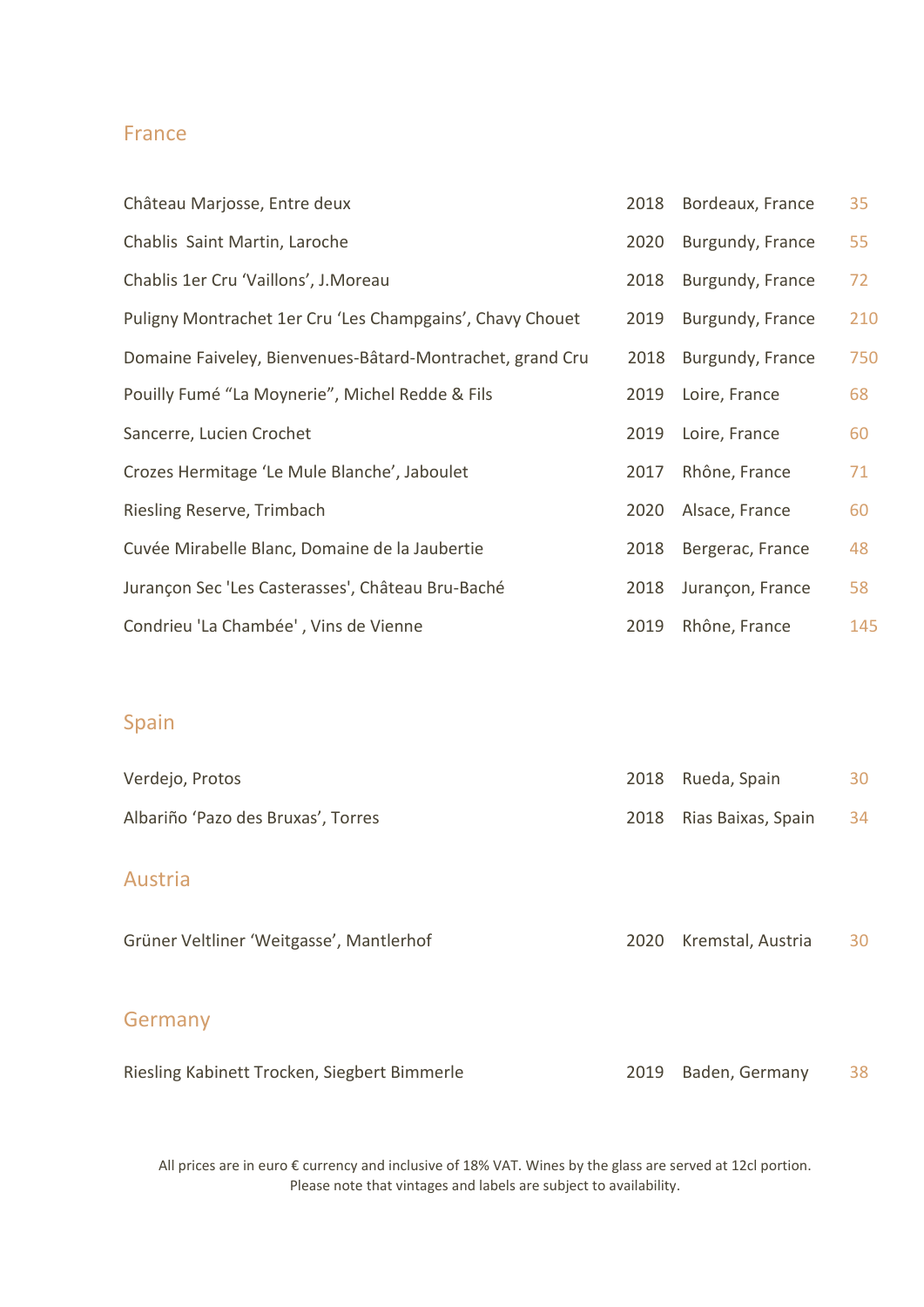|  | $\sim$ | e ye |  |
|--|--------|------|--|
|  |        |      |  |

| Kakhuri No.8, Teliani Valley                       | 2019 | Kakheti, Georgia        | 55  |
|----------------------------------------------------|------|-------------------------|-----|
| <b>Hungary</b><br>Dry Tokaji Furmint, Fuleky       | 2018 | Tokaj, Hungary          | 40  |
| <b>South Africa</b><br>Sauvignon Blanc, Boschendal | 2020 | Franschhoek, SA         | 30  |
| Semillon & Sauvignon Blanc 'Coterie', Wildeberg    | 2020 | Coastal Region, SA      | 40  |
| Chile<br>Estate Sauvignon Blanc, Errazuriz         | 2020 | Aconcagua, Chile        | 30  |
| Australia                                          |      |                         |     |
| Semillon-Sauvignon, Cape Mentelle                  | 2018 | Margaret River, Aus. 45 |     |
| Riesling Bin 51, Penfolds                          | 2014 | Eden Valley, Aus.       | 110 |
| <b>New Zealand</b><br>Sauvignon Blanc, Cloudy Bay  | 2021 | Marlborough, NZ         | 75  |
| U.S.A                                              |      |                         |     |
| Dry Riesling 'Wallula Vineyard', Pacific Rim       | 2011 | Washington, USA         | 52  |
| Chardonnay 'The North Slope', Walter Hansel        | 2018 | California, USA         | 82  |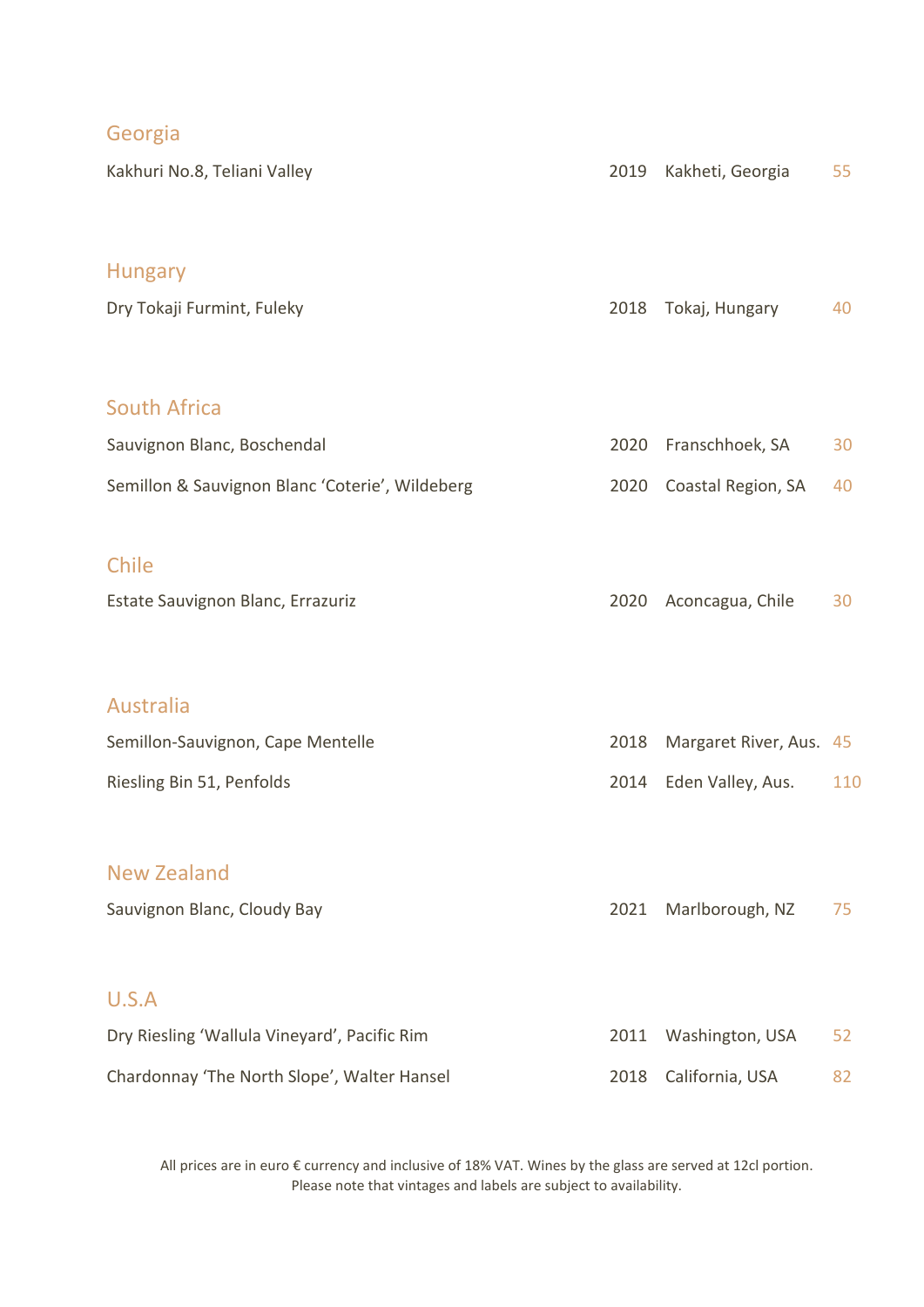### ROSÉ WINES 75cl

| Fenici Rosé, Meridiana                        | 2018 | Malta                 | 30 |
|-----------------------------------------------|------|-----------------------|----|
| Rosé, Planeta                                 |      | 2018 Sicily, Italy    | 30 |
| Cuvée Mirabelle Rosé, Domaine de la Jaubertie |      | 2018 Bergerac, France | 45 |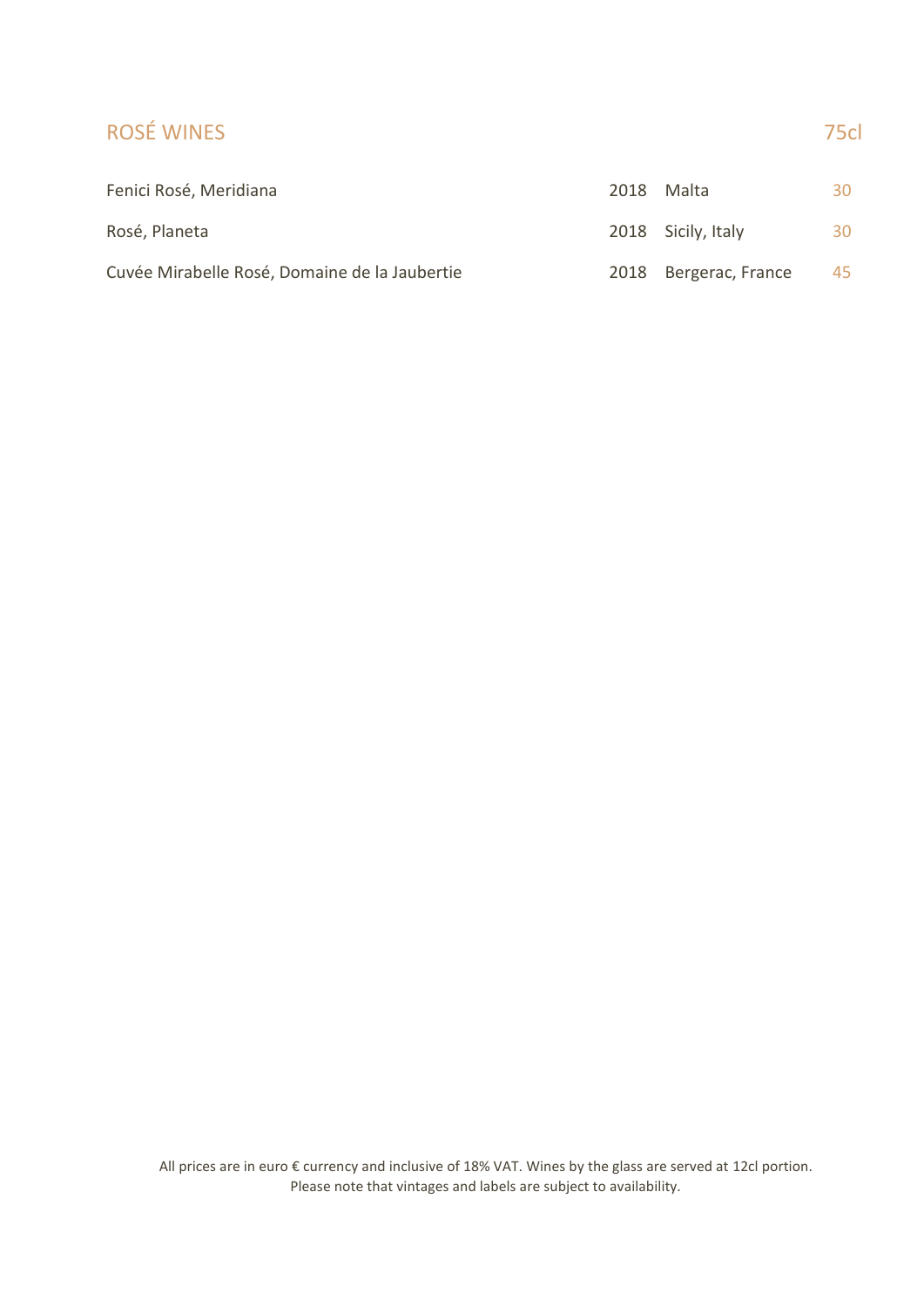## RED WINES 75cl

## Malta

| Fenici, Meridiana                                    | 2020 | Malta | 30  |
|------------------------------------------------------|------|-------|-----|
| Cheval Franc, Marsovin                               | 2020 | Malta | 40  |
| Gellewża-Syrah 'Adon', Markus Divinus                | 2018 | Malta | 105 |
| Merlot 'Gran Cavalier', Delicata                     | 2019 | Malta | 45  |
| Merlot-Cabernet Sauvignon 'Antonio Manoel', Tá Betta | 2017 | Malta | 120 |
| Merlot 'Nexus', Meridiana                            | 2018 | Malta | 48  |
| Syrah 'Solum', Markus Divinus                        | 2017 | Malta | 370 |
| Antonin Noir, Marsovin                               | 2019 | Malta | 42  |
| Grand Maitre, Marsovin                               | 2017 | Malta | 150 |

## Italy

| Albarossa Monferrato 'La Lus' Banfi              | 2018 | Piedmont, Italy | 45  |
|--------------------------------------------------|------|-----------------|-----|
| Langhe 'Sito Moresco', Gaja                      | 2018 | Piedmont, Italy | 135 |
| Barbaresco 'Bordini', La Spinetta                | 2018 | Piedmont, Italy | 105 |
| Barolo, Elio Altare                              | 2013 | Piedmont, Italy | 160 |
| Gattinara, Torraccia del Piantavigna             | 2016 | Piedmont, Italy | 68  |
| Valtellina Superiore Inferno 'Mazer', Nino Negri | 2018 | Lombardy, Italy | 48  |
| Chianti Classico RS, Badia a Coltibuono          | 2018 | Tuscany, Italy  | 42  |
| Brunello di Montalcino, Banfi                    | 2017 | Tuscany, Italy  | 90  |
| Sassoaloro, Bondi Santi                          | 2018 | Tuscany Italy   | 95  |
| Val d'Arno di Sopra 'Galatrona', Petrolo         | 2016 | Tuscany, Italy  | 250 |
| Le Pergole Torte, Montevertine                   | 2018 | Tuscany, Italy  | 245 |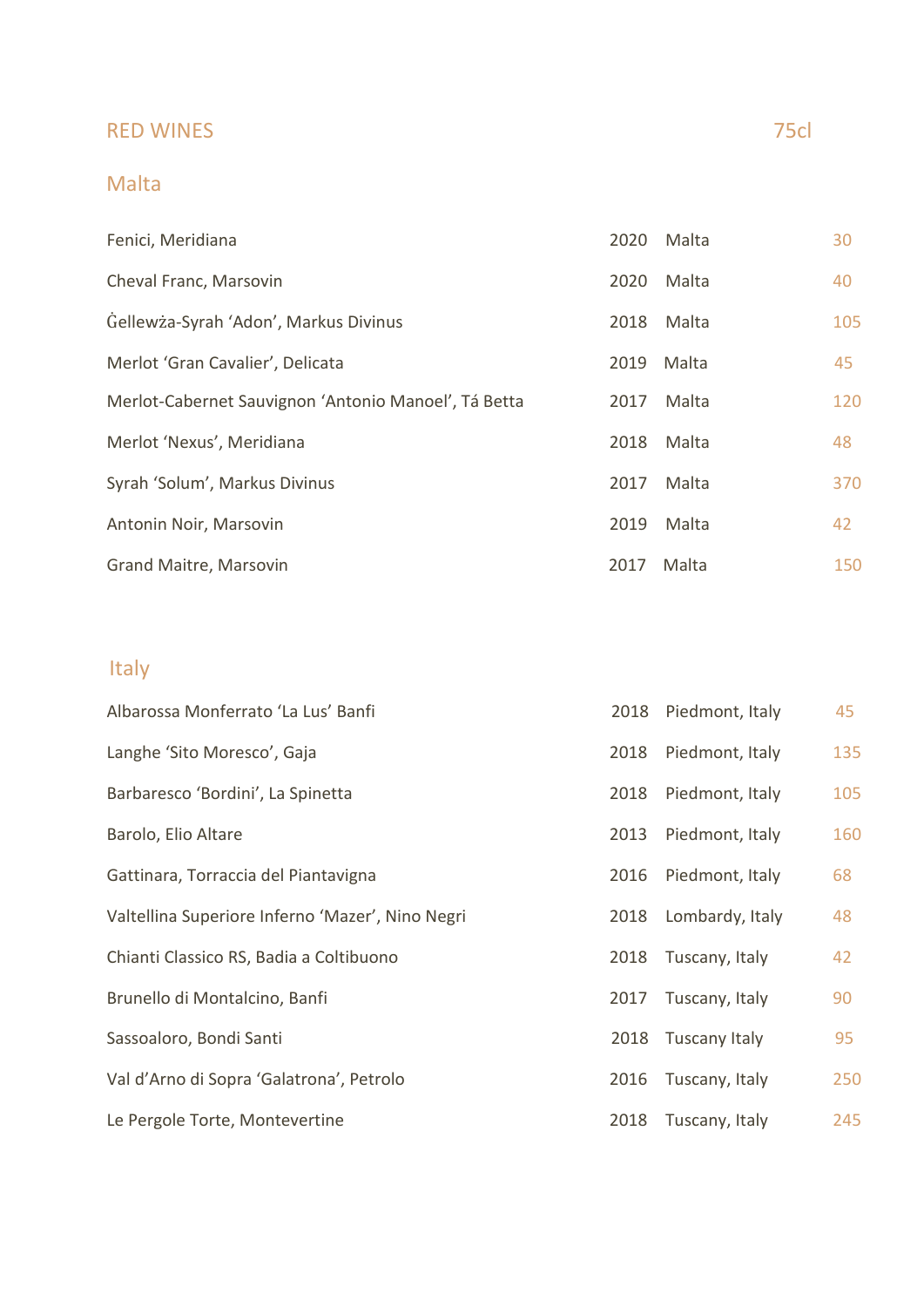| Valpolicella Superiore Ripasso, Rocca Sveva                       | 2015 | Veneto, Italy     | 40  |
|-------------------------------------------------------------------|------|-------------------|-----|
| Amarone della Valpolicella Classico 'Vg.Monte Sant'Urbano', Speri | 2016 | Veneto, Italy     | 120 |
| Montefalco Rosso, Lungarotti                                      | 2015 | Umbria, Italy     | 46  |
| Aglianico del Vulture 'Vigna Serpara', Re Manfredi                | 2016 | Basilicata, Italy | 45  |
| Taurasi 'Radici' Riserva, Mastroberardino                         | 2015 | Campania, Italy   | 102 |
| Primitivo di Manduria "Stilio", Villa Mottura                     | 2020 | Apulia, Italy     | 36  |
| Nero d'Avola, Feudo Principi di Butera                            | 2019 | Sicily, Italy     | 30  |
| Etna Rosso, Fuedo di mezzo tenute                                 | 2019 | Sicily, Italy     | 68  |
| Etna Rosso, 'Calmarossa', Santa Maria La Nave                     | 2017 | Sicily, Italy     | 135 |
| Carignano del Sulcis Riserva 'Rocca Rubia', Santadi               | 2013 | Sardinia, Italy   | 55  |

#### France

| Château Tessenday                      | 2016 | Fronsac, France     | 52   |
|----------------------------------------|------|---------------------|------|
| Petit Corbin Despagne, Grand Cru       | 2019 | St. Emilion, France | 78   |
| Château Franc Pipeau, Grand Cru        | 2017 | St. Emilion, France | 67   |
| Château Figeac, 1er Grand Cru Classé B | 2011 | St. Emilion, France | 445  |
| Château Figeac, 1er Grand Cru Classé B | 2009 | St. Emilion, France | 750  |
| Château Canon, 1er Grand Cru Classé B  | 2005 | St. Emilion, France | 450  |
| Château Tertre-Rôteboeuf, Grand Cru    | 2004 | St. Emilion, France | 675  |
| Château Trotanoy                       | 2000 | Pomerol, France     | 900  |
| Château Petrus                         | 2012 | Pomerol, France     | 4900 |
| Château Petrus                         | 1990 | Pomerol, France     | 8000 |
| Château Lynch Bages, 5eme Cru Classé   | 2010 | Pauillac, France    | 540  |
| Château Latour, 1er Cru Classé         | 2006 | Pauillac, France    | 1700 |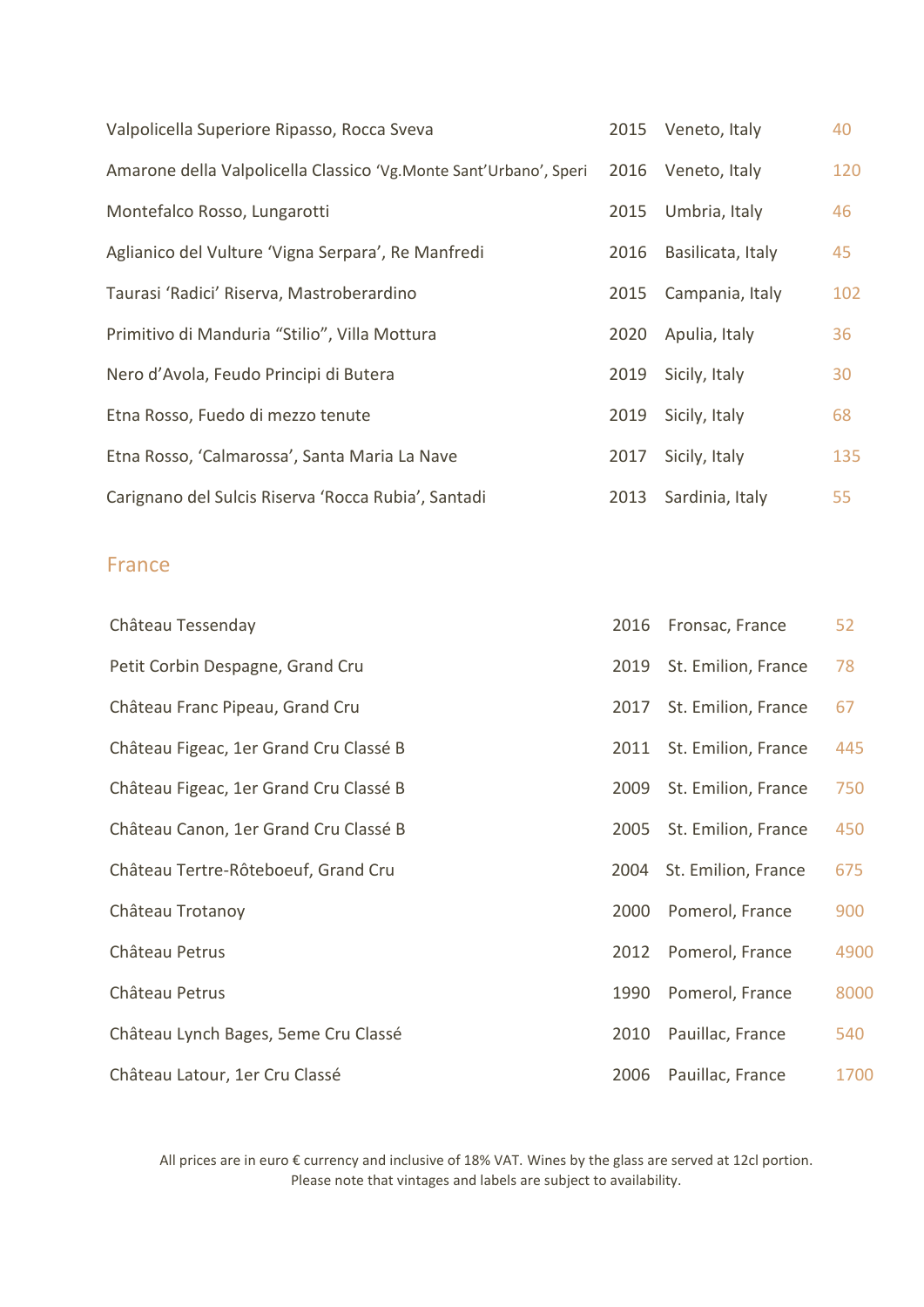| Château Margaux, 1er Cru Classé                                        | 2010 | Margaux, France      | 2400 |
|------------------------------------------------------------------------|------|----------------------|------|
| Château La Tour du Mons                                                | 2015 | Margaux, France      | 112  |
| Moulin à Vent, Georges Duboeuf                                         | 2017 | Beaujolais, France   | 32   |
| Côtes de Nuits 'Les Dames Huguettes', Faiveley                         | 2018 | Burgundy, France     | 54   |
| Emmanuel Rouget, Echezeaux, Grand Cru                                  | 2014 | Burgundy, France     | 1600 |
| Domaine d'Eugénie, Vosne-Romanée Village Clos d'Eugénie                | 2017 | Burgundy, France     | 280  |
| Beaune 'Clos de l'Ermitage', Albert Bichot                             | 2017 | Burgundy, France     | 98   |
| Pommard Les Chanlins, 1 er Cru, Domaine Chavy-Chouet                   | 2020 | Burgundy, France     | 220  |
| Domaine du Clos de Tart, Grand Cru Monopole                            | 2009 | Burgundy, France     | 1750 |
| Château Léoville Las Casas, Clos du Marquis                            | 2009 | Saint-Julien, France | 310  |
| Côtes du-Rhône-Villages 'Valréas', Domaine du Mongillon                | 2019 | Rhône, France        | 32   |
| Châteauneuf du-Pape, Clos de l'Oratoire des Papes                      | 2019 | Rhône, France        | 102  |
| Saint Joseph 'Deschants', Chapoutier                                   | 2016 | Rhône, France        | 60   |
| Chinon 'Les Montifault', Langlois Chateau                              | 2018 | Loire, France        | 37   |
| Pinot Noir, Pascal Jolivet, Sancerre Rouge                             | 2019 | Loire, France        | 56   |
| Vinsobres 'Diamant Noir'                                               | 2018 | Rhône, France        | 40   |
| Laurou Rouge Tradition, Château Laurou                                 | 2018 | Fronton, France      | 34   |
| La Tour de Cayrou, Château Cayrou                                      | 2012 | Cahors, France       | 40   |
| Cuvée Mirabelle Rouge, Château de la Jaubertie                         | 2019 | Bergerac, France     | 48   |
| Cairanne 'Entre Restanques et Garrigue', François Xavier Nicholas 2015 |      | Rhône, France        | 60   |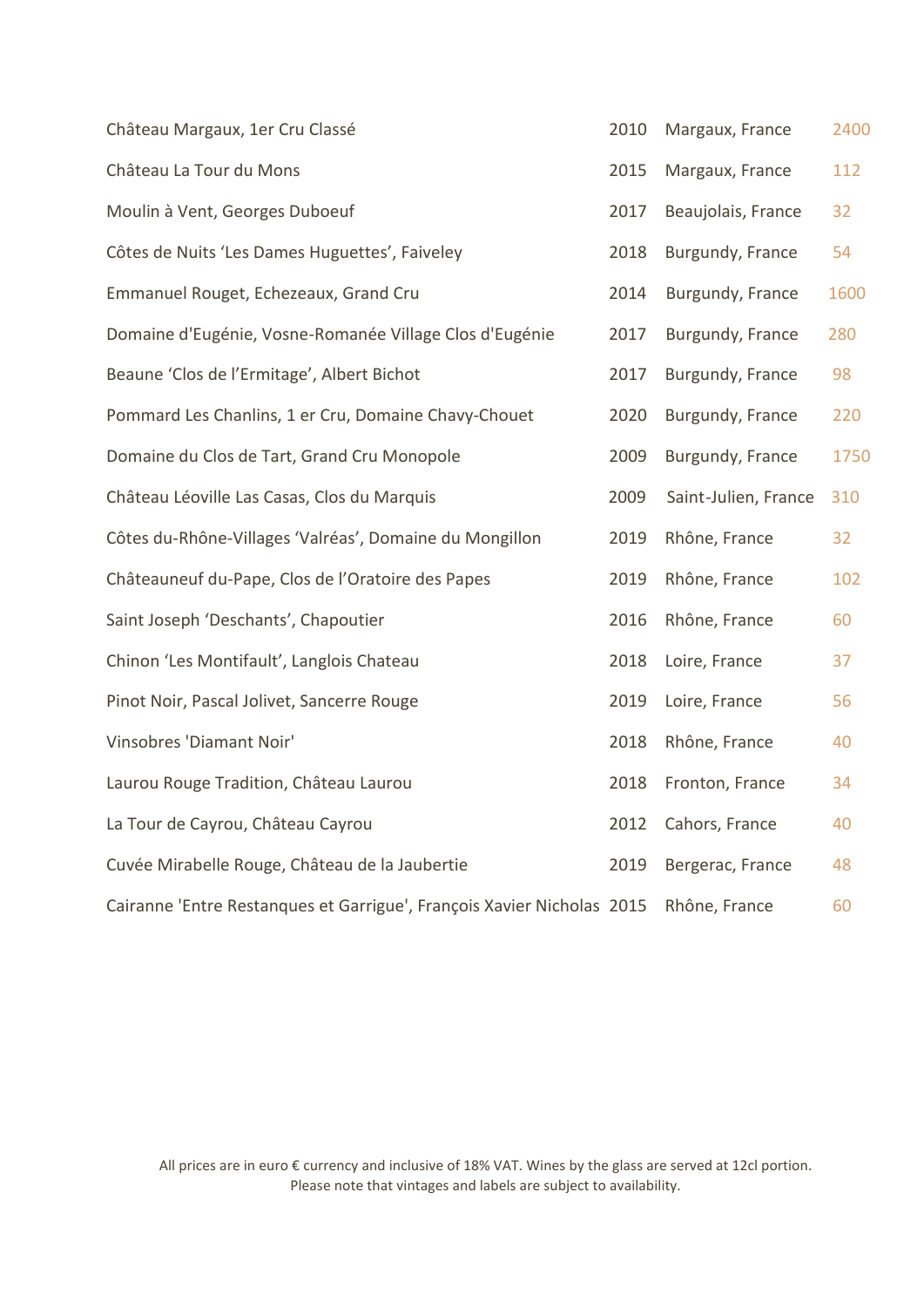# Spain

| Ribera del Duero Crianza, Protos | 2016 Duero, Spain | 52 |
|----------------------------------|-------------------|----|
| Purgatori, Torres                | 2016 Segre, Spain | 62 |
| Bodegas Izadi, Selección         | 2017 Rioja, Spain | 40 |
|                                  |                   |    |

### Lebanon

| Marquis des Beys, Domaines des Tourelles | 2014 Bekaa Valley, Lebanon 75 |
|------------------------------------------|-------------------------------|
| Château Musar, Hochar Père et fils       | 2018 Bekaa Valley, Lebanon 64 |

# Portugal

| Post Scriptum, Prats & Symington        | 2019 Douro, Portugal | 50 |
|-----------------------------------------|----------------------|----|
| Eleivera Tinto, M.Chapoutier            | 2017 Douro, Portugal | 32 |
| Touriga Nacional, Quinta dos Carvalhais | 2017 Dão, Portugal   | 46 |

## Greece

| Ramnista, Kir Yianni                     | 2015 Naoussa, Greece | 45 |
|------------------------------------------|----------------------|----|
| Mandilari, 'Lyrarakis' Palkoura Vineyard | 2018 Crete, Greece   |    |

## South Africa

| Pinotage 'Homestead', Bellingham | 2018 Stellenbosch, SA | 32 |
|----------------------------------|-----------------------|----|
| Petit Frere, Anwilka             | 2018 Stellenbosch, SA | 44 |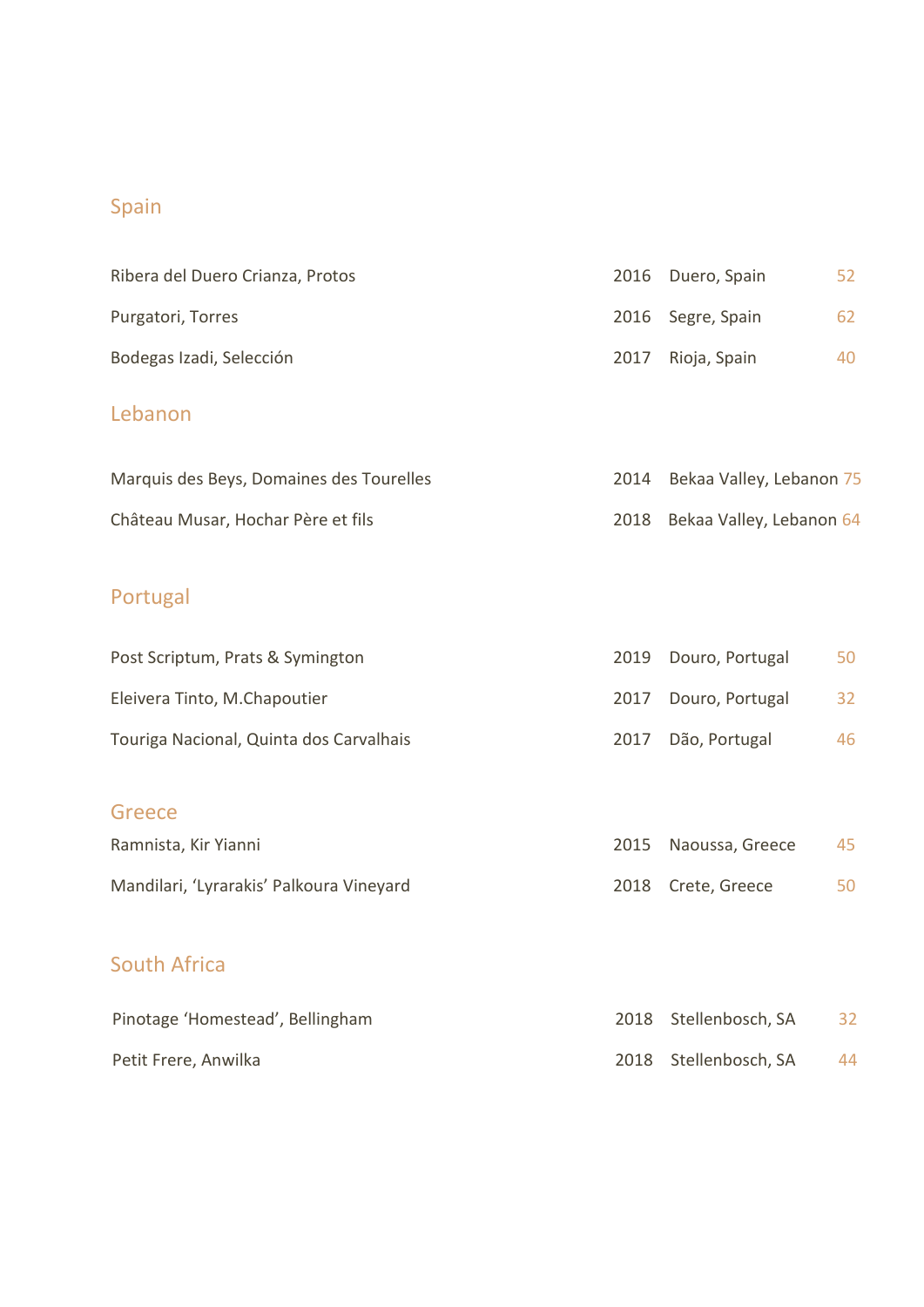### Chile

| Syrah Alpha, Montes                        | 2018 Colchagua, Chile       | 48 |
|--------------------------------------------|-----------------------------|----|
| Escudo Rojo Carménère, Barón de Rothschild | 2015 Maipo Valley, Chile 32 |    |

## Australia

| Shiraz 81, Series Botham                 | 2017 Barossa, Australia           | 42 |
|------------------------------------------|-----------------------------------|----|
| Henry's Seven, Henschke                  | 2019 Barossa, Australia           | 72 |
| Cabernet Sauvignon 'Filius', Vasse Felix | 2018 Margaret River,<br>Australia | 40 |

## New Zeland

| Pinot Noir, Cloudy Bay                        | 2018 | Marlborough, NZ      | 95   |
|-----------------------------------------------|------|----------------------|------|
| U.S.A                                         |      |                      |      |
| Founders Reserve Cabernet Sauvignon, Beringer |      | 2017 California, USA | 45   |
| Opus One, Mondavi & Rothschild                | 2010 | Napa Valley, USA     | 1100 |

# Argentina

| Malbec, Ultra Kaiken |  | 2018 Mendoza, Argentina 47 |  |
|----------------------|--|----------------------------|--|
|----------------------|--|----------------------------|--|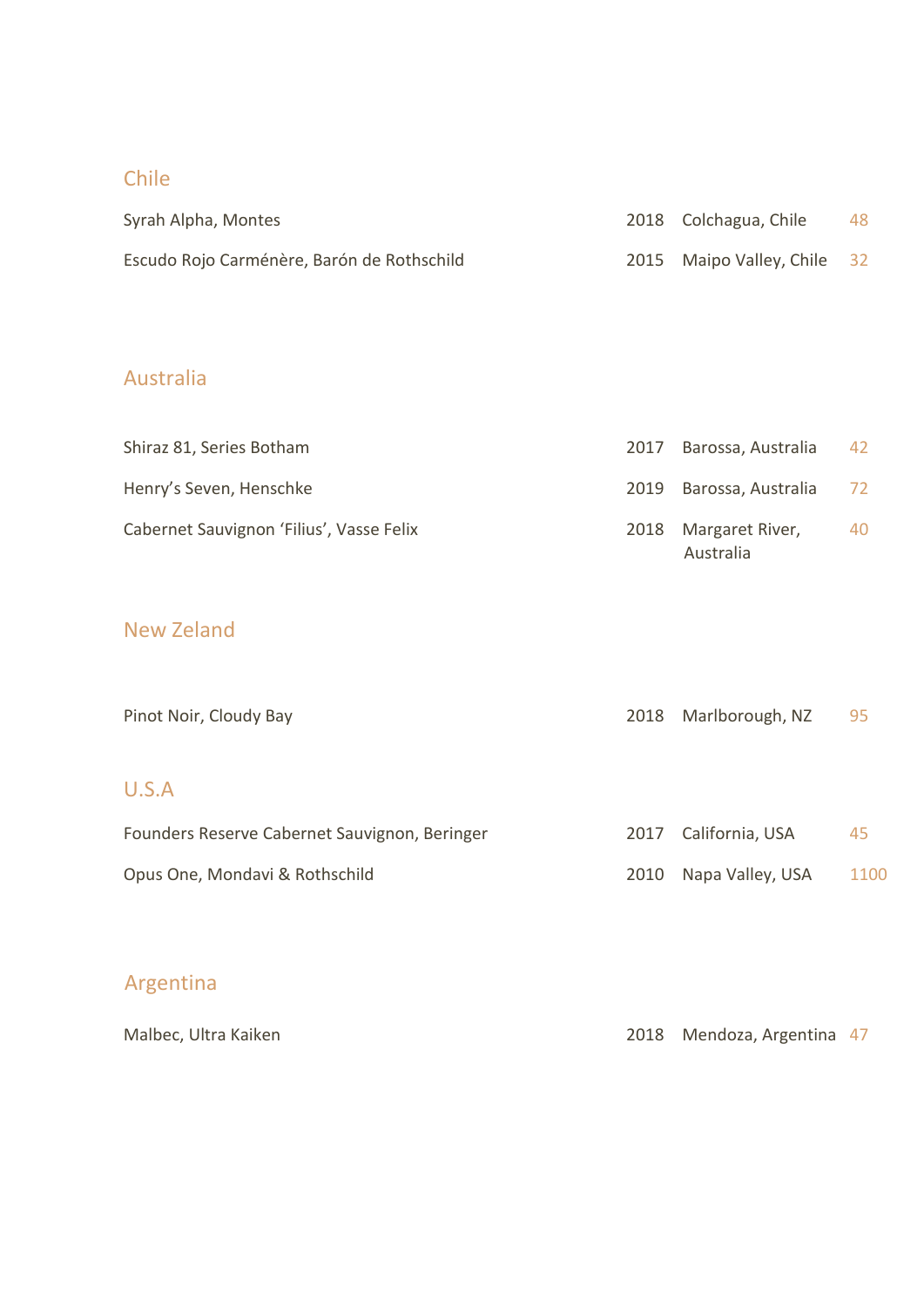### **CHAMPAGNES & SPARKLING WINES** 75cl

| Cassar de Malte Brut, Marsovin               | 2018      | Malta             | 55   |
|----------------------------------------------|-----------|-------------------|------|
| Prosecco di Valdobbiadene Brut, Borgo Molino | 2019      | Veneto, Italy     | 40   |
| Franciacorta Cuvee Royale Brut, Montenisa    | <b>NV</b> | Lombardy, Italy   | 52   |
| <b>Henners Brut</b>                          | <b>NV</b> | England, UK       | 110  |
| Brut Tradition, M. Richomme                  | <b>NV</b> | Champagne, France | 88   |
| Blanc de Blanc, M. Richomme                  | <b>NV</b> | Champagne, France | 105  |
| Cuvée Special Brut, Bollinger                | <b>NV</b> | Champagne, France | 110  |
| Rosé Brut, Louis Roederer                    | 2015      | Champagne, France | 150  |
| Dom Pérignon, Moët & Chandon                 | 2010      | Champagne, France | 370  |
| Cuvée Cristal, Louis Roederer                | 2013      | Champagne, France | 595  |
| Cuvée Cristal Rosé, Louis Roederer           | 2012      | Champagne, France | 1200 |
| Grande Cuvée Krug                            | <b>NV</b> | Champagne, France | 430  |
| La Grande Dame, Veuve Clicquot Ponsardin     | 1998      | Champagne, France | 395  |
| Brut Royal, Pommery (37.5cl)                 | <b>NV</b> | Champagne, France | 50   |
| Moët & Chandon Brut (37.5cl)                 | <b>NV</b> | Champagne, France | 45   |